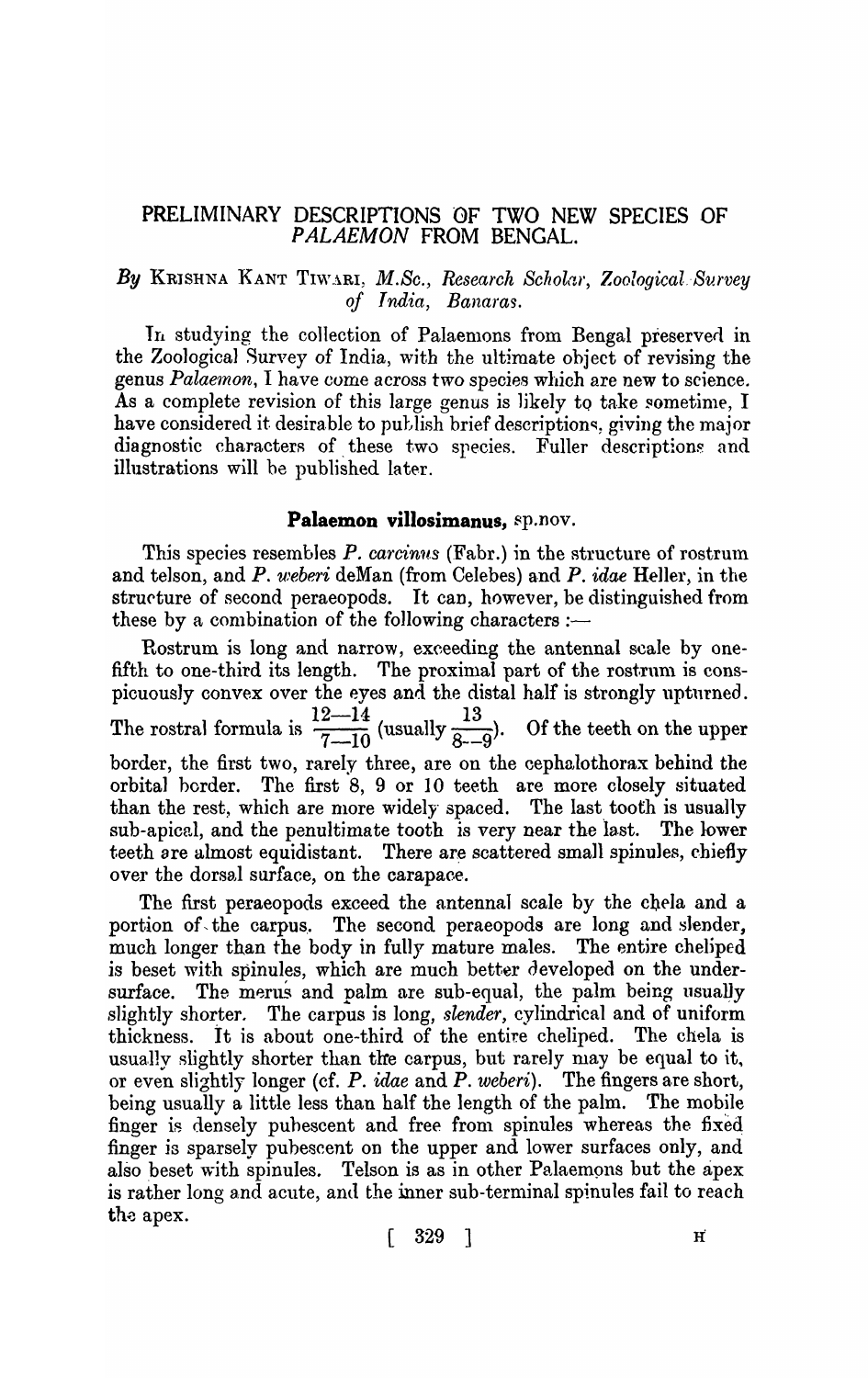I have examined a large number of adult males of this species from Calcutta and Chittagong hill tracts, and two males from Rangoon.

*Holotype.*--*Male:* Reg. No. C  $\frac{2841}{1}$ , Zoological Survey of India.

Rostral formula  $13/8$ , third tooth on the orbital border. Body 146.4 mm. Carapaco  $34.0$  mm. Rostrum  $38.0$  mm.

| II Peraeopods {Right} |  |  |  | *I M C P F Total<br>$21 \cdot 1$ $25 \cdot 6$ $33 \cdot 5$ $23 \cdot 0$ $11 \cdot 3$ $114 \cdot 5$ |
|-----------------------|--|--|--|----------------------------------------------------------------------------------------------------|
|                       |  |  |  | 25.1 28.5 42.3 26.0 13.8 135.7                                                                     |

 $Locality. - Calcutta$ , Pulta Waterworks, May 1941.

One of the bottles, containing three examples of the present species from Calcutta Bazar, is labelled as "Palaemon villosimanus, Blyth." As I have not been able to find a reference to this name in literature, I have retained it for this species.

## Palaemon kempi, sp.nov.

This species is based on the material collected by the late Drs. Annandale and Kemp from the Chittagong district and as a mark of respect to the memory of that great Carcinologist, I name it after Dr. Kemp. This species closely resembles P. *hendersoni* de Man, but can be distinguished from it by (i) the absence of fluting and pubescence on the fingers and (ii) the presence of a dense felt of hair on the inner border of the palm: the latter character being specific of this species only. This species can be easily recognised by the following characters  $:$ 

Rostrum is short, reaching up to the middle or the end of the third segment of the antennular peduncle. The upper edge of the rostrum is moderately convex with the apex sloping downwards. The rostral formula is  $\frac{1}{2}$ 8  $\overline{5}$ . The first two teeth of the upper edge are placed on the carapace behind the orbital border. The distance between successive teeth diminishes as they approach the tip. The carapace is rough. The first peraeopods exceed the antennal scale by almost the entire chela. The second peraeopods are stout, more than half as long as the body, coarsely granular, and very variable as regards the proportion of different segments. The carpus is shorter than the merus, palm and fingers, and its distal end is somewhat thickened. It is about one-third to two-fifths as long as the entire chela. The palm *is* slightly thicker than the distal end of the carpus; it is somewhat compressed and *bears a dense felt of hair on its inner border.* Fingers are equal, slightly shorter than palm: pubescence and grooving are absent. Telson and its spinules are as in *Palaemon hendersoni* de Man.

<sup>\*</sup>The abbreviations I, M, C, P and F stand for ischium, merus, carpus, palm, and finger respectively.